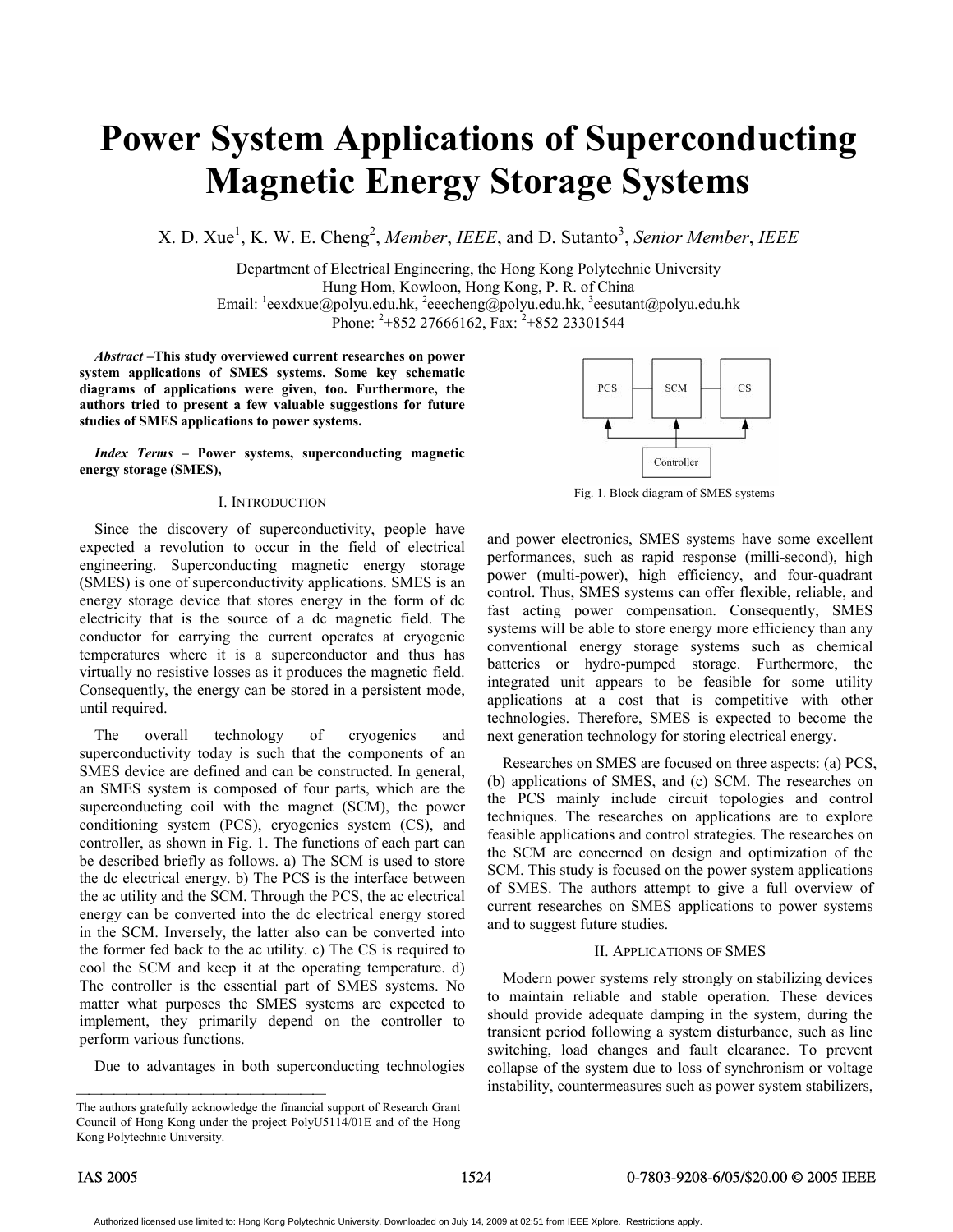optimal turbine governor control systems and phase shifters have been used.

SMES systems convert the ac current from a utility system into the dc current flowing in the superconducting coil and store the energy in the form of magnetic field. The stored energy can be released to the ac system when necessary. The aforementioned excellent performances of SMES offer very desirable benefits to power system applications. The application of the SMES to a power system was first proposed in 1969 [7]. This idea is to charge the superconducting magnet with the surplus generation of the basic load units during off-peak time, and discharge to the ac power system during peak time. The first superconducting power-grid application to achieve full commercial status is SMES in 1981, which is American Superconductor's SMES system for power quality and grid stability and was located along the 500 kV Pacific Intertie that interconnects California and the Northwest [24]. This application of SMES demonstrated the feasibility of SMES to improve transmission capacity by damping inter-area modal oscillations. Since that time many studies have been performed and prototypes were developed for installing SMES.

Up to now, reported applications of SMES can be classified into two kinds, which are power system applications and pulse power application [13]. In [7] (Hsu and Lee, 1992), a survey of the technology of SMES was made. The authors of [7] also proposed some power system applications of SMES. Luongo (1996) reviewed a history of SMES development in the U. S. and summarized ongoing SMES developments in U. S., Europe, and Japan. Furthermore, that paper gave the cost estimation of SMES systems and discussed markets of SMES [18]. Later, Karasik, et al (1999) gave a review of technical and cost consideration for SMES applications to power utility [16]. The Buckles and Hassenzal's studies (2000) overviewed historical perspective and technology status of SMES in the whole world, and described practical applications of SMES systems to power systems. SMES systems developed and being developed in some countries also were listed [3]. Torre and Eckroad (2001) summarized the studies results of SMES to improve transmission system performance [24]. The interest of this paper is also concerned on power system applications of SMES. A number of reported studies explored and investigated feasible applications of SMES to power systems. These applications include basically two aspects. One of which is the enhanced system stability and the other is the power quality improvement.

# III. APPLICATIONS OF SMES TO POWER SYSTEMS

# *A. Enhanced Power System Stability*

# *1) Damping system oscillations*

 Power system stability limitations are often characterized by low frequency oscillations (0.5—1 Hz) following a major system disturbance. Power transfers are often limited to prevent growing oscillations from occurring, following the loss of a single major transmission line or generator. When limited by long term stability the transmission capacity can be increased by providing active damping of these oscillations. SMES can actively damp these system oscillations through modulation of both real and reactive power. Because SMES can modulate real power, as well as reactive power, it can be much more effective, and smaller in size, than other technologies. Fig. 2 illustrates the schematic



Fig. 2. Schematic diagram of an SMES unit for damping system oscillations

diagram of the typical power transmission system with a SMES unit for damping system oscillations.

 Ise, et al (1987) performed active and reactive power control in the model power transmission system successfully, and verified the effect of power system stabilizing control by SMES. Furthermore, they developed the active filter to compensate for the harmonics generated by the PCS of SMES [11]. Jiang and Conlon (1996) tested an optimized PWM type SMES unit for the power system stabilization, in real time. They demonstrated successfully the real and reactive power compensation by SMES [12]. The Rabbani, et al's studies (1998) presented a fuzzy control strategy for the SMES unit to damp any kind of disturbance in power system. The proposed scheme made effective use of both active and reactive power modulation of the SMES unit [20]. Kamolyabutra, et al (1999) presented a control scheme for the power system stabilization, considering the combination of a SMES and high speed phase shifter to be a unified power system controller. Their experiment demonstrated that the proposed apparatus with the proposed control scheme is significantly effective for the stabilization of a long distance bulk power transmission system even through it is located far from the generator [15]. Arsoy, et al (2000) proposed a strategy of the StatCom-SMES combination. Their studies found that the location where the combined StatCom compensator is connected is important for improvement of the overall system dynamic performance. The StatCom-SMES controller can damp the power system oscillations more effectively than a reactive power controller, and therefore stabilize the system faster if the StatCom-SMES controller is located near a generation area rather than a load area [1].

*2) Improving voltage stability*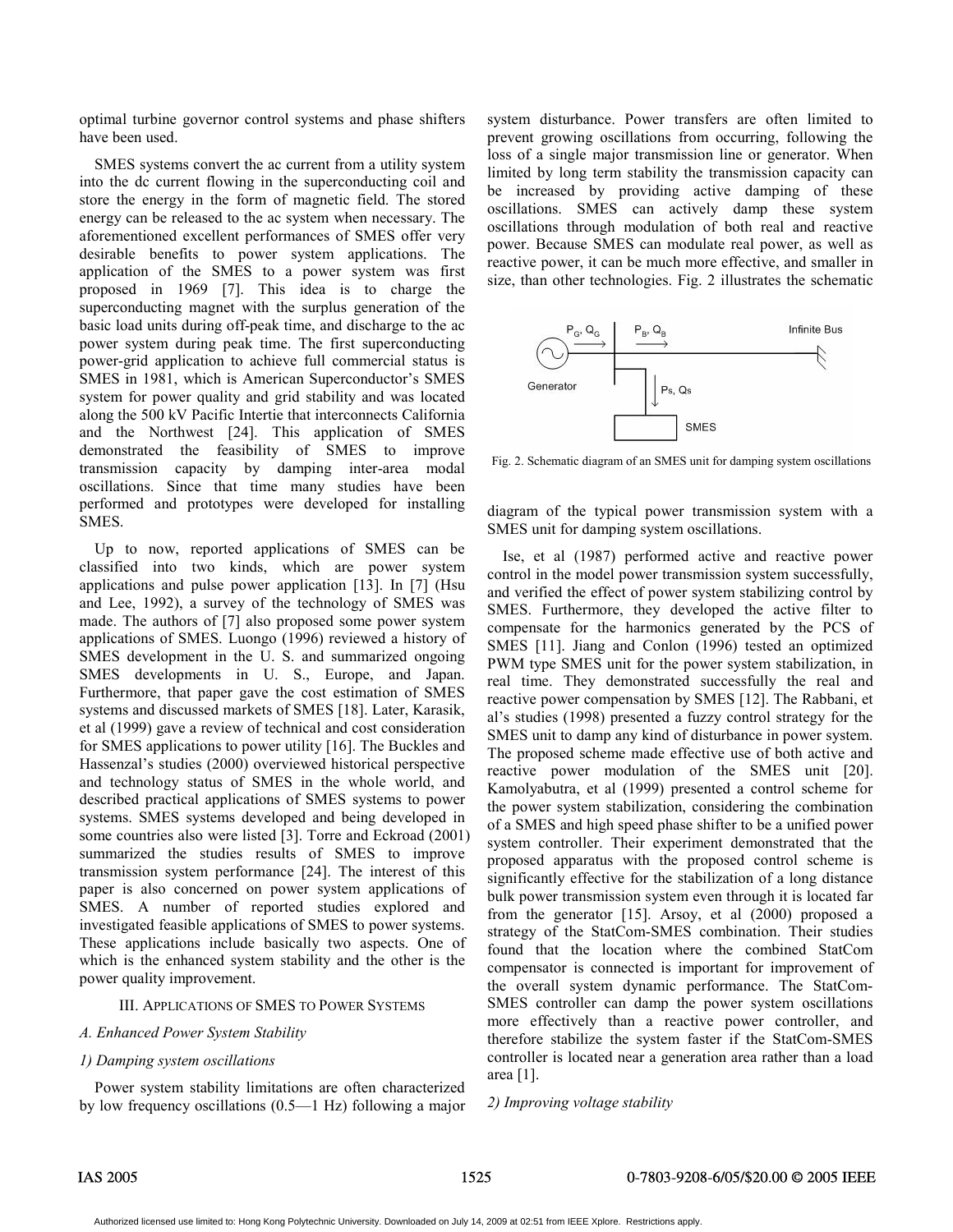Dynamic voltage instability can occur when there is a major loss of generation or heavily loaded transmission line and there is insufficient dynamic reactive power to support voltages. Voltages will degrade slowly over time in the 5 - 15 minute time frame (sometimes faster) and can result in a voltage collapse. SMES is effective in mitigating dynamic voltage instability by supplying real and reactive power simultaneously supplanting loss of generation or a major transmission line. Depending on the energy storage capability and the reactive power rating of the converter, SMES can stabilize the system long enough to allow generators or other reactive power sources to come on line and prevent voltage instability. On the other hand, a transient voltage dip lasting for 10-20 cycles can result when a major disturbance on the power system occurs. SMES is also effective for providing voltage support. The schematic diagram of the power control system with the SMES unit for improving voltage stability is similar to Fig. 2.

# *B. Power Quality Improvement*

### *1) Spinning reserve*

 In case a major generating unit or major transmission line is forced out of service a certain amount of generation must be kept unloaded as "spinning reserve". Most operating guidelines require that this spinning reserve be as much as 7% of the system load or largest single contingency. Since SMES can store a significant amount of energy it is possible to rely on SMES to provide enough "spinning reserve" to meet the requirement until gas turbine generators can be brought on-line. Providing "spinning reserve" with SMES is much more efficient since it is a virtually lossless form of storage, whereas providing spinning reserve with generation has significant losses and high operating costs [24].

# *2) Improving FACTS performances*

SMES systems can be configured to provide energy storage for FACTS (Flexible AC Transmission System) devices. FACTS inverters and PCS of SMES systems are configured in very similar ways. FACTS devices, however, operate with the energy available in the electric grid. SMES can improve FACTS performance by providing greater real power in addition to reactive power control enhancing system reliability and availability. A static synchronous compensator (StatCom) can only absorb/inject reactive power, and consequently is limited in the degree of freedom and sustained action in which it can help the power grid. The addition of energy from SMES allows the StatCom to inject and/or absorb active and reactive power simultaneously, and therefore provides additional benefits and improvements in the system.

The Ribeiro, et al's paper (2000) discussed the power quality benefits for transmission systems by integrating FACTS controller with SMES. A SMES coil is incorporated into a voltage source inverter based on StatCom in damping dynamic oscillations in power systems. Their studies showed that, depending on the location of the StatCom-SMES, simultaneous control of real and reactive power can improve system stability and power quality of a transmission grid. Furthermore, the StatCom-SMES connected to a bus near the generator (such as the location of Bus A shown in Fig. 3) shows very effective results in damping electromechanical transient oscillations caused by a three-phase fault [21].

# *3) Compensation of fluctuating loads*

 SMES is a promising device for compensation of fluctuating active and reactive power from various loads such as industrial manufacturing plants, nuclear fusion power plants, and substations of high speed railway system. Fig. 4 depicts a typical power control system located close to the customer end.

 Tay and Conlon (1998) proposed two control strategies of the SMES system to suppress voltage fluctuation caused by disturbing loads. One of which, named as the direct strategy, is based on equal and opposite compensation of the active and reactive power components of the fluctuating load. The other, named as the optimized strategy, maximizes the usage of the limited capacity of the SMES device [22]. In Funabiki, et al's studies (1998), the simulation and experiment demonstrated that an SMES system installed close to the power consumer end can be used to level load power fluctuations by using the fuzzy control strategy. The active power on the source side is well leveled while the reactive power on the source side is compensated to almost 0 var [6]. Chu, et al (2001) investigated the performance of SMES systems as fluctuating load compensator and developed the control algorithm for load fluctuating leveling. Furthermore, these were tested successfully through the simulation and experiment [5]. Ise (2001) proposed a SMES system for compensation of power required to control unstable plasma in International Thermonuclear Experimental Reactor system [8]. Next, Ise, et al (2003) proposed a power supply using



Fig. 3. Schematic improving FACTS performances using SMES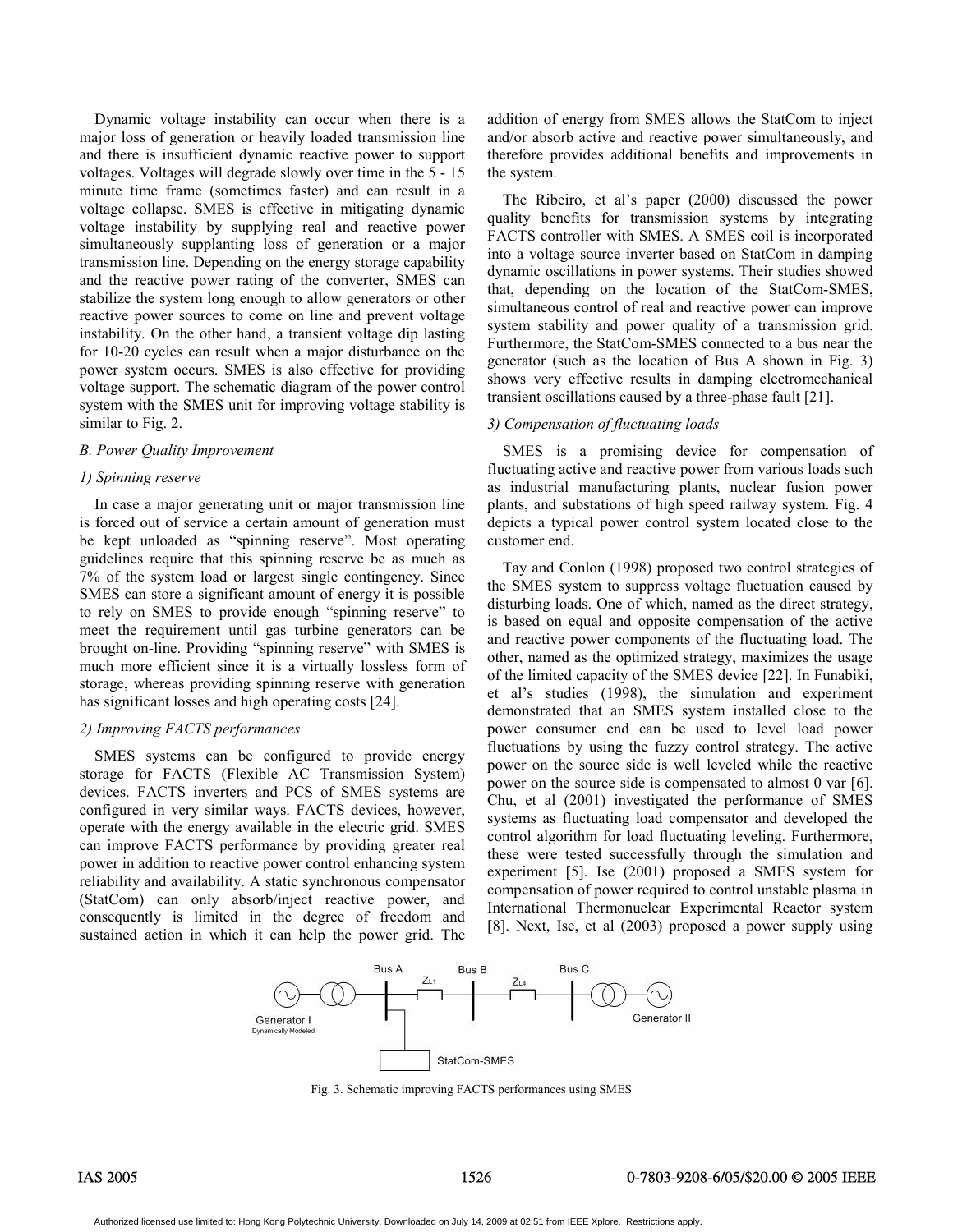

Fig. 4. Schematic diagram to compensate for fluctuating load

SMES to compensate for fluctuating power from high intensity synchrotron. It can absorb the fluctuation of active and reactive power caused by charging and discharging the synchrotron magnet [9].

Without this power compensating system, power fluctuations will exist in the source line. With this system, however, the fluctuating component of the active power  $P_e$  on the source side can be compensated by releasing or absorbing energy from the SMES, and the fluctuating component of the reactive power  $Q_e$  on the source side can be compensated, too.

#### *4) Reducing area control error*

 When power is scheduled between utility control areas it is important that the actual net power matches closely with the scheduled power. Unfortunately when generators are ramped up in one control area and down in the receiving control area to send power, the system load can change causing an error in the actual power delivered. This area control error (ACE) can result in inefficient use of generation. SMES can be designed with appropriate controls to inject power to virtually eliminate this error and insure that generation is efficiently used and power schedules are met.

 Tripathy and Juengst (1997) studied a small-capacity SMES system to supply sudden power requirements of real power load. The ACE is used to control the SMES, when both load and SMES are connected in parallel at the generator terminal [25].

It is assumed that the PCS of the SMES consists of the chopper voltage source converter (CVSC). The change in the ACE is sensed and used to control the SMES voltage by altering the duty cycle of the chopper. During sudden loading of the system, the generator cannot pick up the load due to its inertia so that the ACE will be negative, and the SMES will discharge.

# *5) Load leveling*

The highest cost energy is produced at peak load conditions. Load leveling is performed by storing energy during off-peak periods and returning energy and capacity on peak. This benefit is realized when SMES gains credit for both converting low-cost energy into higher value energy and its ability to defer the acquisition of high-cost generating resources. SMES can have a large net present worth when it can replace the need to acquire combustion turbine units of similar capacity. The idea of SMES for load leveling of a power system was first proposed by Ferrier (1969) [7].

# *6) Protection of critical loads*

 SMES can provide ride through capability and smooth out disturbances on power systems that would otherwise interrupt sensitive customer loads. When momentary disturbances such as transmission line flashovers or lightning strikes occur, power can be lost if the transmission line trips, or voltages can dip low. SMES has very fast response can inject real power in less than one power cycle preventing important customers from losing power. Hence, SMES systems can provide area protections.

 Lamoree, et al (1994) developed a successful commercial application of Micro-SMES technology to improve power quality for critical loads. The most important characteristic of the developed Micro-SMES system is its ability to completely supply any load connected to it during a short system disturbance such as a voltage sag caused by a remote fault, a momentary interruption caused by lighting or a tree climb, or any supply discontinuity during a load transfer between two available power sources. In an occurrence of such a disturbance, the Micro-SMES will operate by isolating the load from the power system supplying the load from the energy stored in it [17]. Kalafala, et al (1996) proposed a SMES system to protect critical industrial and military loads against voltage sags and interruptions, as well as to provide continuous power conditioning [14]. Parizh, et al (1997) investigated SMES systems for 15 kV substation applications. Their studies indicated that a SMES system with the ride through capacity of 1 second may be used for protection of all critical loads connected to 15 kV class utility bus and a SMES system with a ride through capacity of at least 2 seconds is suitable for protection of distributed critical loads connected to the customer's 15 kV load bus [19]. Protection of distributed critical loads by using SMES was also proposed in Aware and Sutanto's study (2004). In the same time, they also suggested the two-stage dc bus voltage operation by using the hysteresis control to regulate the SMES discharge to extend the support time to critical loads during a short-term disturbance in the distribution network



Fig. 5. SMES system for protection of distributed critical loads

# IAS 2005 1527 0-7803-9208-6/05/\$20.00 © 2005 IEEE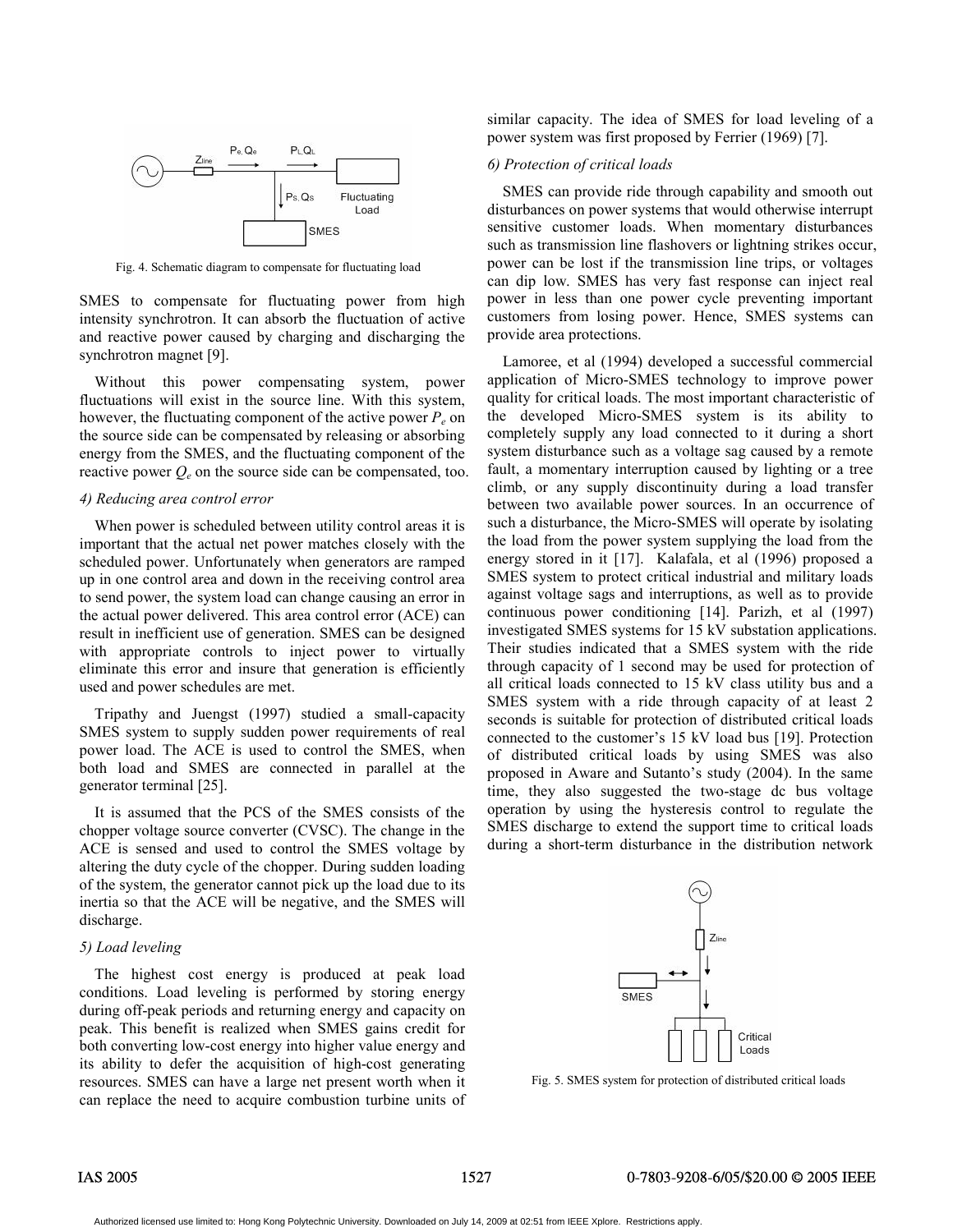[2]. Fig. 5 illustrates the SMES configuration for protection of distributed critical loads.

# *7) Backup power supply*

 The energy storage capacity of SMES can be used as a back up power supply for large industrial customers in case of loss of the utility main power supply. SMES systems can be sized with the appropriate energy storage and capacity to provide back up through most disturbances and be cost effective.

 Chu, et al (2001) investigated the performances of SMES systems as a UPS. They developed the control algorithm for the UPS application. These have been successfully tested through both the simulation and experiment [5].

#### *8) Improving power system symmetry*

 In the operation of power systems, voltage asymmetry is very common because asymmetrical fault, single-phase load, unequal capacitor between line and ground, asymmetrical loads, and incomplete transposition of transmission line are unavoidable. Asymmetrical voltages will increase the loss of transformer and transmission line, decrease the output power of transformer, reduce the efficiency of motors, affect the operation of critical load, and even endanger the safety of equipments. SMES systems can be used to compensate for asymmetrical loads and voltages. Fig. 6 shows a typical configuration of the compensation system with the SMES system. The harmonic current produced by the non-linear load and unbalanced current, which is negative sequence current, produced by the single phase load, are compensated by I<sub>s</sub> from the SMES unit. The harmonic voltage and unbalanced voltage, which is negative sequence voltage



SMES<br>Fig. 6. Configuration of an asymmetrical compensation system with SMES

contained in source voltage, are compensated by  $V<sub>S</sub>$  from the SMES unit.

 Ise, et al (1999) investigated the compensation of harmonics and negative sequence components in line current and voltage by the SMES system. The SMES system provides sinusoidal and balanced voltage and eliminates current harmonics and unbalanced in three phase lines of the distribution system [10]. Casadei, et al (1999) analyzed the behaviour of the SMES system under unbalance supply voltages and unbalanced loads and developed two control strategies. One of which is based on keeping the source

current vector in phase with the positive sequence component of the supply voltages. It determines sinusoidal and balanced source currents. The other is based on keeping the source current vector in phase with the source voltage vector, and with a magnitude proportional to that of the source voltage vector. This strategy determines sinusoidal source currents with the same unbalanced of the source voltages [4]. In Tay and Conlon's study (2000), independent control of the active and reactive power flows and independent control of the positive and negative sequence current flows for SMES were achieved. Thus, the SMES system can be used to compensate for unbalanced loads [23]. Yu, et al's paper (2002) proposed a control method of the SMES system under asymmetrical voltage, which is named as the zero negative sequence current control method and used to reduce the relative error of average value of active power supplied by SMES and to limit the relative error of  $2<sup>nd</sup>$  harmonic component of active power supplied by SMES effectively [26].

Overall, it can be seen from the above overview that the SMES systems have found a number of power system applications. These applications are demonstrated not only by simulations fully but also by experiments partially. Fig. 7



Fig. 7. Classification of SMES applications to power systems

provides a fast view of SMES applications to power systems.

# IV. DISCUSSIONS AND SUGGESTIONS

 SMES is the only technology based on superconductivity that is applicable to the electric utilities and is commercially available today. However, because of large cost and large invest of SMES systems, most of reported studies are

# IAS 2005 1528 0-7803-9208-6/05/\$20.00 © 2005 IEEE